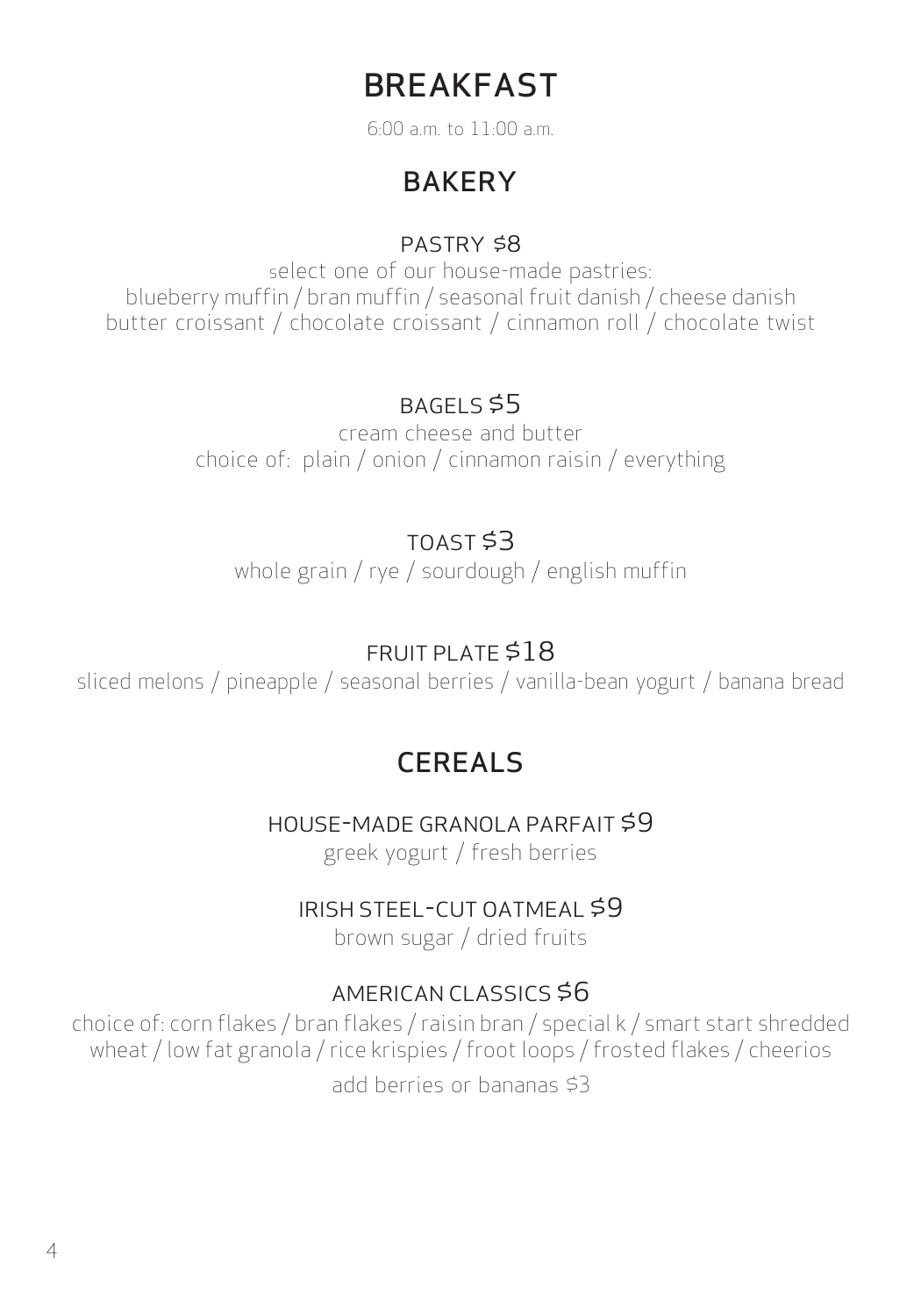# EGGS AND OMELETS

### TWO EGGS ANY STYLE \$17

breakfast potatoes / toast choice of bacon / ham / sausage

## STEAK & EGGS \$20

6-oz ny strip / breakfast potatoes / two eggs sunny side up

## EGGS BENEDICT \$14

poached eggs / canadian bacon / english muffin / hollandaise sauce

## BUILD YOUR OWN OMELET \$14

with breakfast potatoes and choice of toast

bacon / sausage / ham / chicken chorizo / turkey sausage roasted salsa / tomato / onion / green pepper / mushrooms/ spinach jalapeños / cheddar / swiss / american / monterey jack / goat cheese \$2 each

# GRIDDLE

## VANILLA-SOAKED FRENCH TOAST \$15

mix berries / berry compote / candied orange / vermont maple syrup

## BUTTERMILK PANCAKES \$13

vermont maple syrup / whipped butter

## ENHANCE YOUR GRIDDLE SELECTION

blueberries / strawberries / bananas / mixed berries chocolate chips / whipped cream \$ 2 each

## SIDES \$6 EACH

one egg any style bacon ham steak breakfast pork sausage, canadian bacon turkey sausage chicken sausage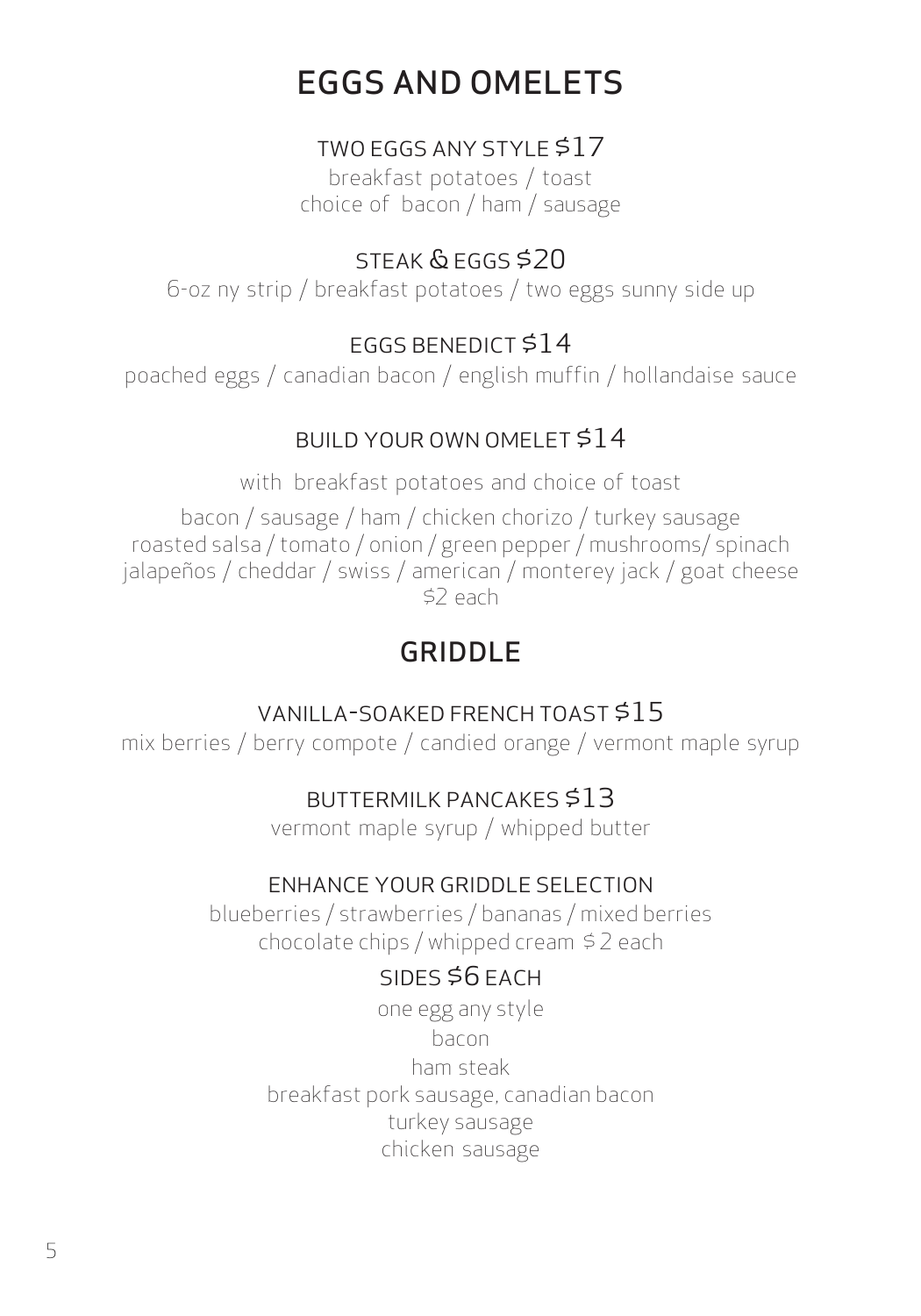# ALL DAY

11:00 a.m. to 10:00 p.m. (midnight on friday and saturday)

# **SOUPS**

## TOMATO BISQUE \$11

parmesan croutons

## OLD-FASHIONED CHICKEN NOODLE \$9

pulled chicken / egg noodles / diced vegetables

# SALADS

### MIXED GREENS \$11 tomato / carrots / goat cheese / red wine vinaigrette

# $CAESAR $14$

chopped romaine / parmesan cheese / garlic croutons / white anchovies

## TOMATO MOZZARELLA \$12

basil pesto / pine nuts / balsamic reduction

## ENHANCE YOUR SALAD

grilled chicken / avocado / bacon \$6 each ny steak / seared salmon / grilled shrimp \$9 each

# SANDWICHES & BURGERS

with your choice of french fries or greens salad

## ROASTED TURKEY \$16

lettuce / tomato / honey mustard / wheat bread

## $BI T $16$

warm bacon / lettuce / tomato / caramelized onion mayo sourdough bread

## GRILLED CHEESE \$16

cheddar / american / provolone / sourdough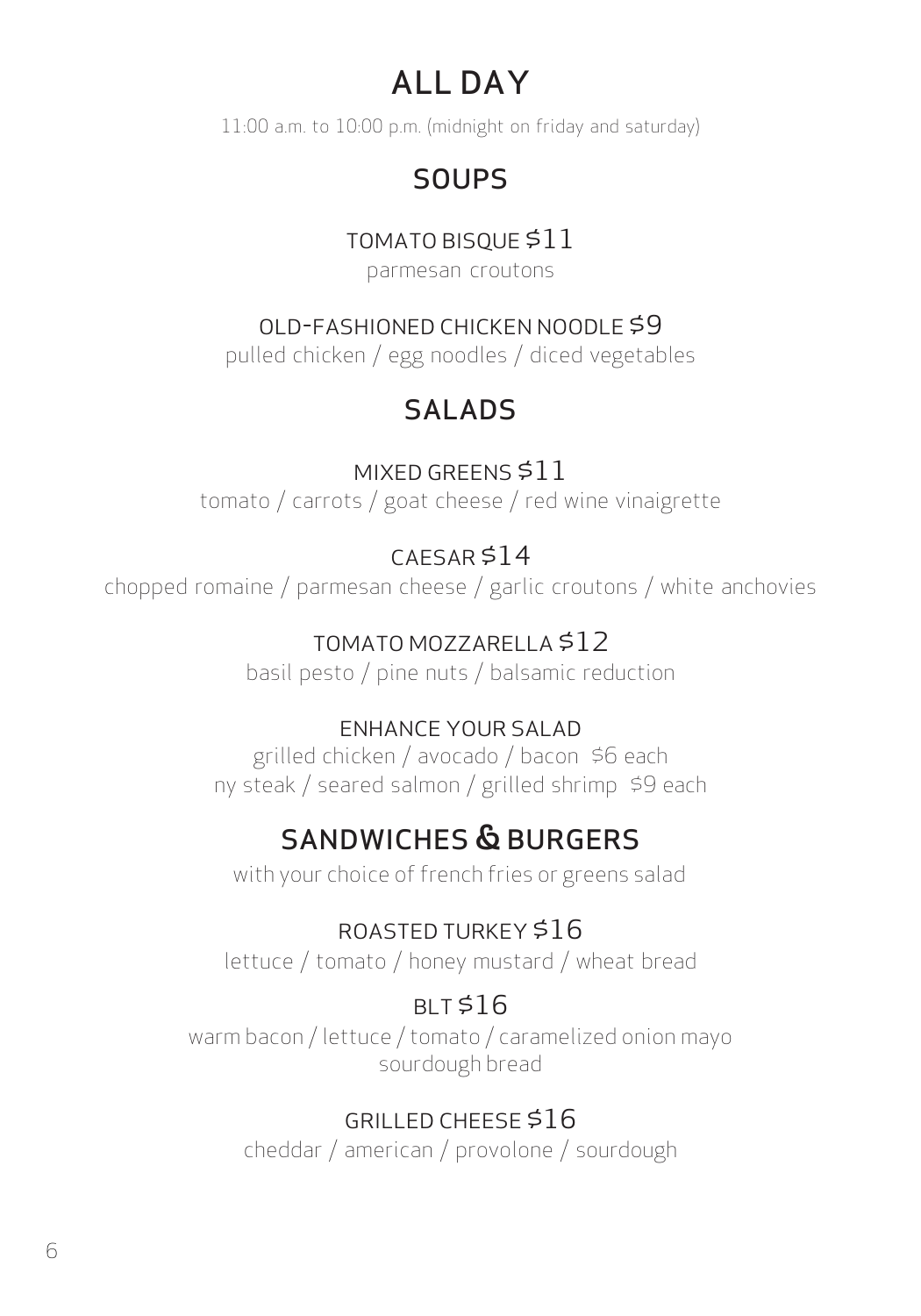

### THE BURGER THAT STARTED IT ALL! A JUICY  $1/2$  LB CERTIFIED ANGUS BEEF

STEAK BURGER TOPPED WITH

bacon / cheddar cheese / golden fried onion ring crisp lettuce / vine ripened tomatoes

## SIDES \$8 EACH

french fries potato chips fruit cup

greens salad

# **STARTERS**

## CHICKEN WINGS \$14

six wings coated and served with carrot / celery / blue-cheese dip

## CHEESE QUESADILLA \$15

anaheim chilies / cilantro / cotija and pepper jack cheese

# PIZZA

10" pizza

## MARGHERITA PIZZA \$16

fresh mozzarella / basil / tomato sauce

## WHITE PIZZA \$15

roasted garlic / mozzarella / ricotta cheese

# CHEESE PIZZA \$13

mozzarella / tomato sauce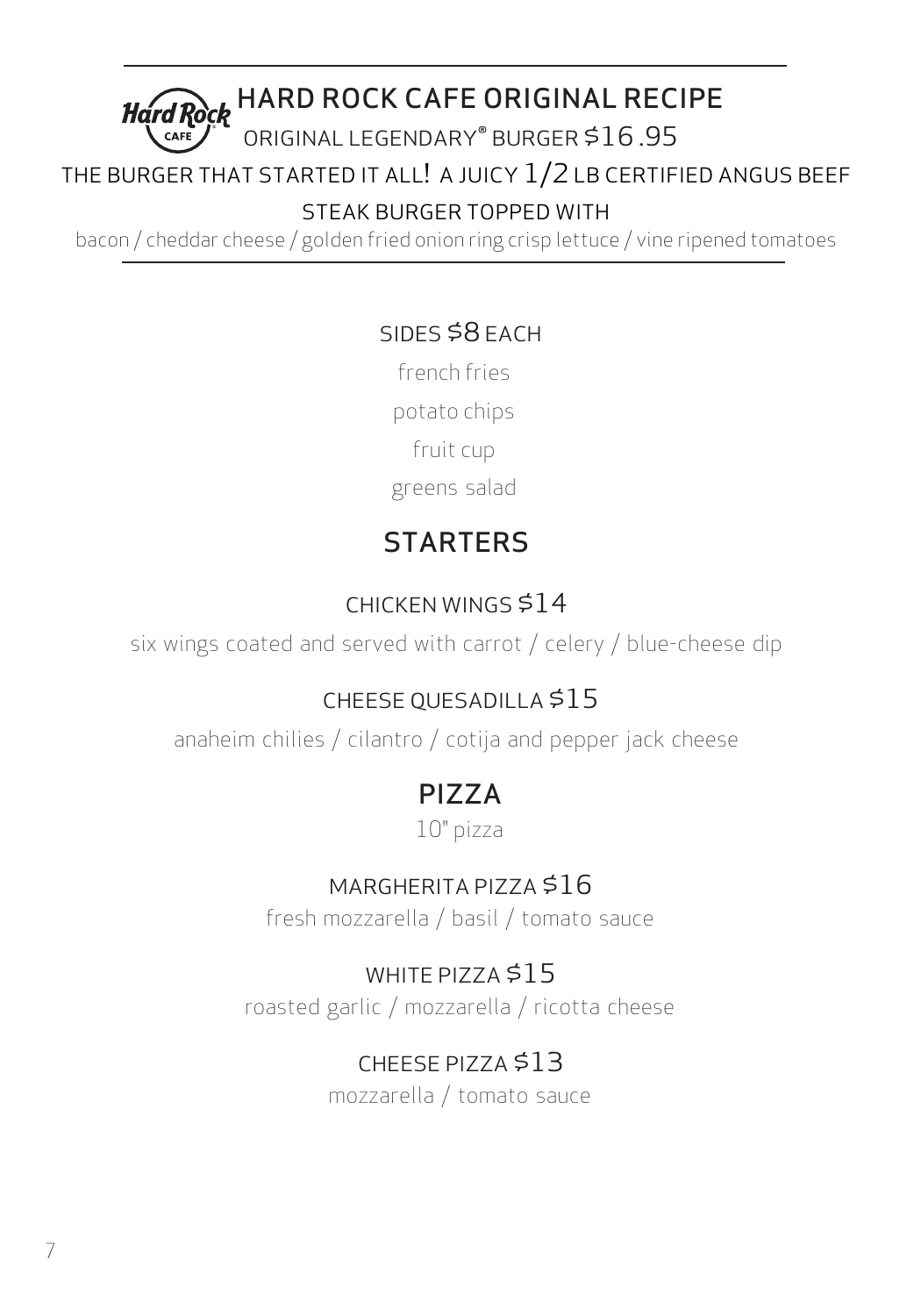#### Hard Rock HARD ROCK CAFE ORIGINAL RECIPE  $r$  FRESH TUPELO CHICKEN TENDERS \$16.50  $CAFE$

hand-breaded / lightly fried / fresh tenderloins of chicken served with seasoned fries / honey mustard and our signature BBQ sauce

# PASTA

## SPAGHETTI POMODORO \$21

italian seasoned tomato sauce

## ENHANCE YOUR PASTA \$8 EACH

seared salmon / grilled chicken / grilled shrimp / pancetta

# MAINS

## NY STRIP STEAK \$38

12oz char-grilled / béarnaise sauce / red-wine reduction garlic mashed potatoes

## SIDES \$8 EACH

garlic crushed potatoes french fries cheddar cheese macaroni roasted asparagus

# **DESSERTS**

## CHEESECAKE \$12

shortbread crust / berry compote

## DARK-CHOCOLATE CAKE \$11

# LEMON TART \$12

raspberry jam / meringue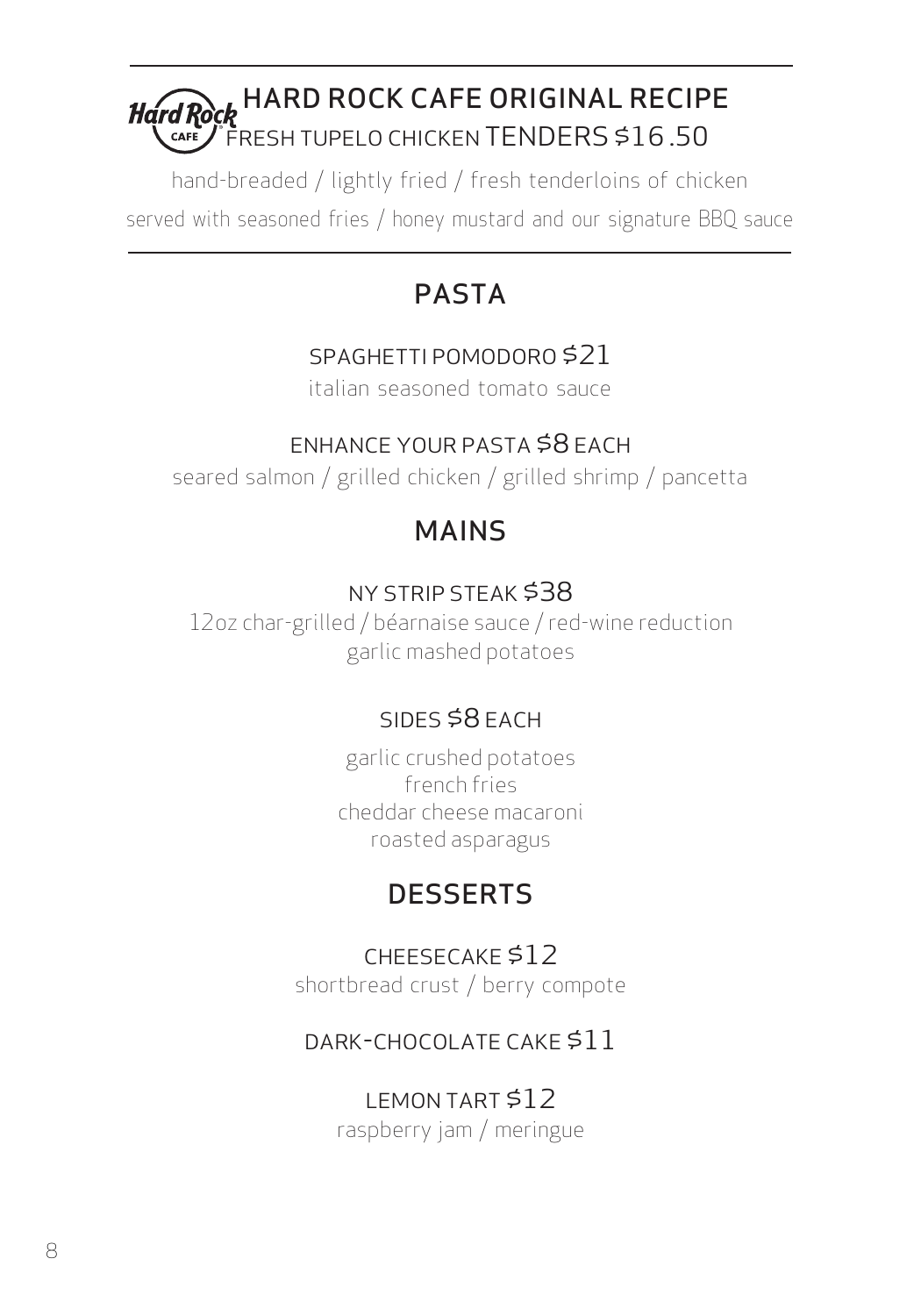## BEVERAGES

#### MORNING FUEL

freshly brewed coffee or hot tea small pot \$7 large pot \$10

#### JUICE

orange / apple / cranberry / grapefruit / tomato / v8 glass \$6 carafe \$14

#### MILK

whole / skim / 2% / soy / chocolate by the glass \$4

#### FIJI WATER

1 liter \$8

#### PELLEGRINO SPARKLING WATER

16 oz \$8

#### SOFT DRINKS \$4

pepsi / diet pepsi / sierra mist / mountain dew dr. pepper / ginger ale / iced tea